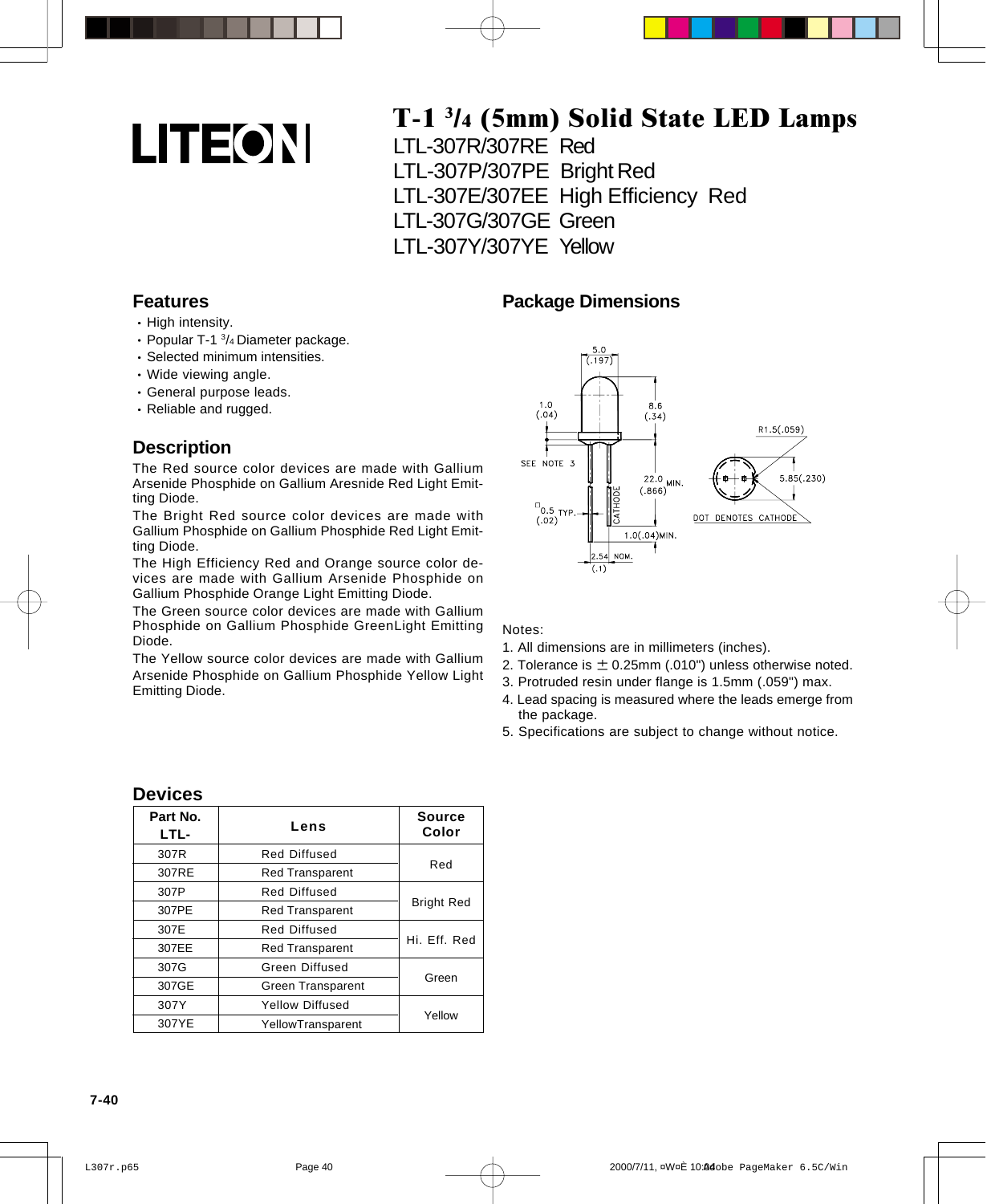## **Absolute Maximum Ratings at Ta=25**

| <b>Parameter</b>                                                    | Red                                 | <b>Bright</b><br>Red | Green | Yellow | Hi. Eff. Red | Unit |
|---------------------------------------------------------------------|-------------------------------------|----------------------|-------|--------|--------------|------|
| Power Dissipation                                                   | 80                                  | 40                   | 100   | 60     | 100          | mW   |
| Peak Forward Current<br>(1/10 Duty Cycle, 0.1ms Pulse Width)        | 200                                 | 60                   | 120   | 80     | 120          | mA   |
| <b>Continuous Forward Current</b>                                   | 40                                  | 15                   | 30    | 20     | 30           | mA   |
| Derating Linear From 50°C                                           | 0.5                                 | 0.2                  | 0.4   | 0.25   | 0.4          | mA/C |
| <b>Reverse Voltage</b>                                              | 5                                   | 5                    | 5     | 5      | 5            | v    |
| <b>Operating Temperature Range</b>                                  | -55℃ to +100℃                       |                      |       |        |              |      |
| Storage Temperature Range                                           | $-55^{\circ}$ C to $+100^{\circ}$ C |                      |       |        |              |      |
| <b>Lead Soldering Temperature</b><br>[1.6mm $(.063$ in.) from body] | 260℃ for 5 Seconds                  |                      |       |        |              |      |



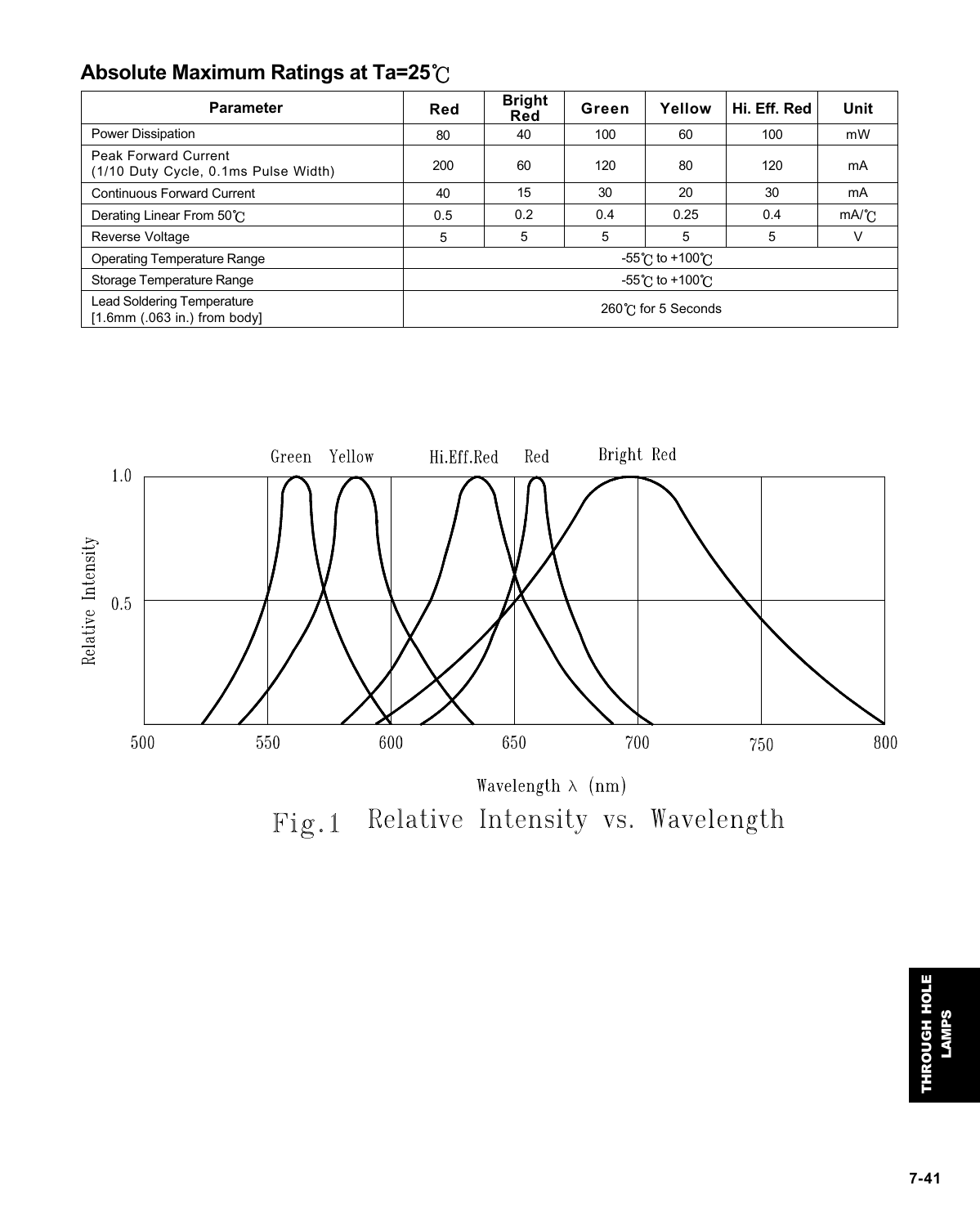## **Electrical/Optical Characteristics at Ta=25**

| <b>Parameter</b>            | Symbol                                 | Part No.<br>LTL-                     | Min.                                | Typ.                            | Max.                            | Unit. | <b>Test Condition.</b>       |
|-----------------------------|----------------------------------------|--------------------------------------|-------------------------------------|---------------------------------|---------------------------------|-------|------------------------------|
| Luminous Intensity          | $\mathsf{I}\mathsf{v}$                 | 307R<br>307P<br>307E<br>307G<br>307Y | 0.5<br>1.7<br>$5.6\,$<br>5.6<br>8.7 | 1.7<br>5.6<br>19<br>19<br>29    |                                 | mcd   | $IF=10$ mA<br>Note $1,4$     |
| <b>Viewing Angle</b>        | 2 $\theta$ <sup>1</sup> / <sub>2</sub> | 307x                                 |                                     | 50                              |                                 | deg   | Note 2 (Fig.7)               |
| Peak Emission<br>Wavelength | $\lambda$ P                            | 307R<br>307P<br>307E<br>307G<br>307Y |                                     | 655<br>697<br>635<br>565<br>585 |                                 | nm    | Measurement<br>@Peak (Fig.1) |
| Dominant<br>Wavelength      | $\lambda$ d                            | 307R<br>307P<br>307E<br>307G<br>307Y |                                     | 651<br>657<br>623<br>569<br>588 |                                 | nm    | Note 3                       |
| Spectral Line<br>Half Width | $\Delta \lambda$                       | 307R<br>307P<br>307E<br>307G<br>307Y |                                     | 24<br>90<br>40<br>30<br>35      |                                 | nm    |                              |
| Forward Voltage             | VF                                     | 307R<br>307P<br>307E<br>307G<br>307Y |                                     | 1.7<br>2.1<br>2.0<br>2.1<br>2.1 | 2.0<br>2.6<br>2.6<br>2.6<br>2.6 | V     | $IF=20mA$                    |
| <b>Reverse Current</b>      | $\overline{R}$                         | 307x                                 |                                     |                                 | 100                             | μA    | $VR = 5V$                    |
| Capacitance                 | $\mathbf C$                            | 307R<br>307P<br>307E<br>307G<br>307Y |                                     | 30<br>55<br>20<br>35<br>15      |                                 | pF    | $VF=0$ , $f=1MHz$            |

Notes:1.Luminous intensity is measured with a light sensor and filter combination that approximates the CIE eyeresponse curve.

2.  $\theta$  1/<sub>2</sub> is the off-axis angle at which the luminous intensity is half the axial luminous intensity.

3. The dominant wavelength,  $\lambda$  d is derived from the CIE chromaticity diagram and represents the single wavelength which defines the color of the device.

4.Iv needs  $\pm$  15% additionary for guaranteed limits.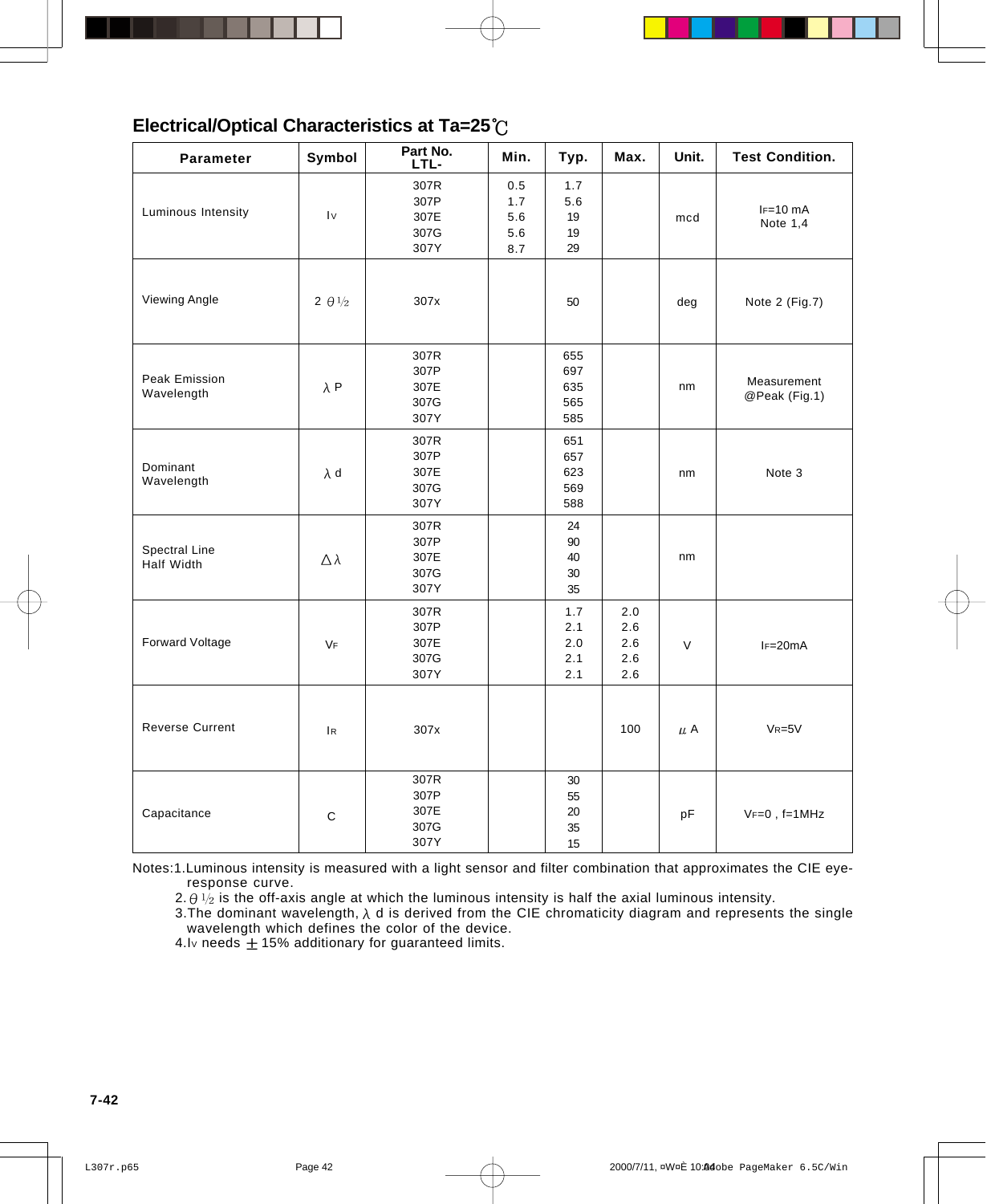## **Electrical/Optical Characteristics at Ta=25**

| <b>Parameter</b>            | Symbol                   | Part No.<br>LTL-                          | Min.                           | Typ.                            | Max.                            | Unit.  | <b>Test Condition.</b>       |
|-----------------------------|--------------------------|-------------------------------------------|--------------------------------|---------------------------------|---------------------------------|--------|------------------------------|
| Luminous Intensity          | $\mathsf{I}\mathsf{v}$   | 307RE<br>307PE<br>307EE<br>307GE<br>307YE | 1.1<br>2.5<br>29<br>19<br>12.6 | 3.7<br>8.7<br>90<br>60<br>40    |                                 | mcd    | $IF=10$ mA<br>Note $1,4$     |
| <b>Viewing Angle</b>        | 2 $\theta$ $\frac{1}{2}$ | 307xE                                     |                                | 40                              |                                 | deg    | Note 2 (Fig. 15)             |
| Peak Emission<br>Wavelength | $\lambda$ P              | 307RE<br>307PE<br>307EE<br>307GE<br>307YE |                                | 655<br>697<br>635<br>565<br>585 |                                 | nm     | Measurement<br>@Peak (Fig.1) |
| Dominant<br>Wavelength      | $\lambda$ d              | 307RE<br>307PE<br>307EE<br>307GE<br>307YE |                                | 651<br>657<br>623<br>569<br>588 |                                 | nm     | Note 3                       |
| Spectral Line<br>Half Width | $\Delta \lambda$         | 307RE<br>307PE<br>307EE<br>307GE<br>307YE |                                | 24<br>90<br>40<br>30<br>35      |                                 | nm     |                              |
| Forward Voltage             | VF                       | 307RE<br>307PE<br>307EE<br>307GE<br>307YE |                                | 1.7<br>2.1<br>2.0<br>2.1<br>2.1 | 2.0<br>2.6<br>2.6<br>2.6<br>2.6 | $\vee$ | $IF=20mA$                    |
| <b>Reverse Current</b>      | <b>IR</b>                | 307xE                                     |                                |                                 | 100                             | μA     | $V_R = 5V$                   |
| Capacitance                 | $\mathsf{C}$             | 307RE<br>307PE<br>307EE<br>307GE<br>307YE |                                | 30<br>55<br>20<br>35<br>15      |                                 | pF     | $V_F=0$ , $f=1MHz$           |

Notes:1.Luminous intensity is measured with a light sensor and filter combination that approximates the CIE eyeresponse curve.

2.  $\theta$   $\sqrt{2}$  is the off-axis angle at which the luminous intensity is half the axial luminous intensity.

3. The dominant wavelength,  $\lambda$  d is derived from the CIE chromaticity diagram and represents the single wavelength which defines the color of the device.

4.Iv needs  $\pm$  15% additionary for guaranteed limits.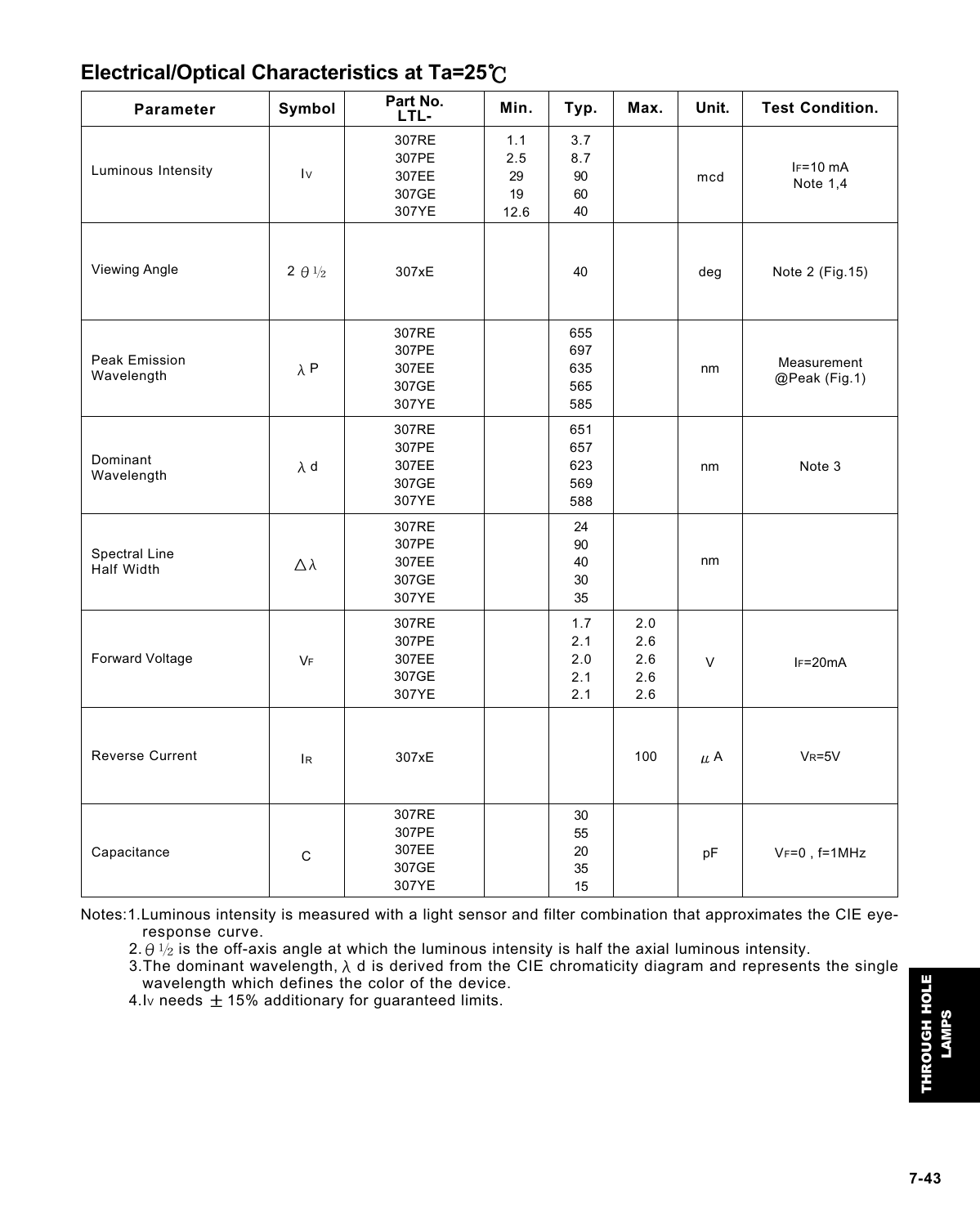## **Typical Electrical/Optical Characteristic Curves (25 Ambient Temperature Unless Otherwise Noted)**